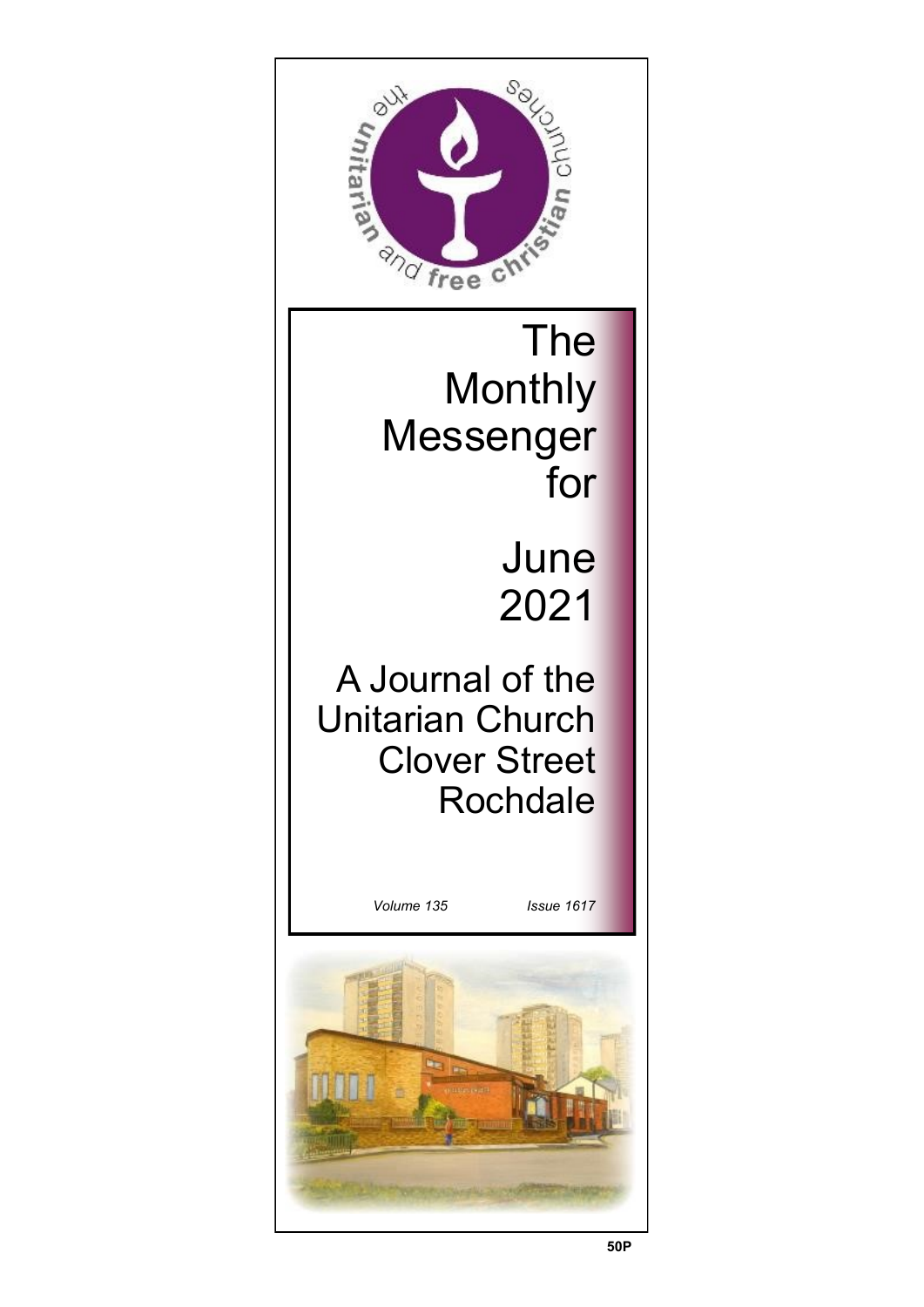#### **PASTORAL TEAM**

Initial Contact & Co-ordinator - Joyce Ashworth Members - Abi Elliott-McGuffie, Dorothy Jones, Helen Illingworth & Margaret Salt

#### **CHURCH COUNCIL**

**Chairperson** – Diane Bennett

**Treasurer** – John Illingworth

#### **Church Admin Assistant** – Paul Hubbard

Council Members - Joyce Ashworth, Helen Illingworth, Dorothy Jones, John & Edna Wood

#### **ENVELOPE SECRETARIES**

Margaret Shore & John Illingworth

#### **PULPIT & LETTINGS' SECRETARY**

Paul Hubbard

#### **FLOWER FUND SECRETARIES**

Edna & John Wood 53 Links View, Rochdale OL11 4DD

#### **SAFEGUARDING TEAM**

Co-ordinator - Joyce Ashworth Member - Helen Illingworth

#### **PUBLICITY TEAM**

**Messenger Notices** Joyce Ashworth & Helen Illingworth

**Messenger Publication and Distribution** Paul Hubbard

> **Website Manager**  Diane Bennett

#### **CONTACT DETAILS**

**Paul Hubbard** Tel 07884 123 169 Email: rochdaleunitarian@outlook.com

**Joyce Ashworth** Tel: 01706 659294 Email: joyce.ashworth9@gmail.com

**Diane Bennett** Tel: 01706 371518 Email: diane119@hotmail.com

**Helen & John Illingworth** Tel: 01706 649015 Email: helen@illingworth.org.uk Email: john@illingworth.org.uk

**Margaret Salt** Tel: 01706 852575

**Margaret Shore** Tel: 01706 360883

**John & Edna Wood** Tel 01706 645252 Email: jonwud@tiscali.co.uk

**CHURCH TELEPHONE - 01706 648461**



#### **FLOWER FUND**

We are grateful for the donations we have received which are used for the flowers displayed on those occasions when we are able to hold a service.

Weekly services are to resume from mid-August but, in the meantime, if you would like to contribute to the Flower Fund, your donation would be very much appreciated! Until weekly services recommence it won't be possible to designate a particular Sunday, but John and Edna would be delighted to receive donations and can allocate the month of your choice.

For the two services in June the flowers have been donated by:

> **13th June - Sheila Goodwin** In Loving Memory of Norman

**27th June - Helen & John Illingworth** In Memory of Mum & Dad

Many thanks for your generosity.



| <b>100 CLUB WINNERS</b><br>MAY |    |                    |  |  |
|--------------------------------|----|--------------------|--|--|
| 2021                           |    |                    |  |  |
| 1st                            | 3  | Diane Bennett      |  |  |
| 2nd                            | 65 | Diane Bennett      |  |  |
| 3rd                            | 80 | <b>Judith Lord</b> |  |  |

*Congratulations Prizes- 1st £30 - 2nd £15 - 3rd £5*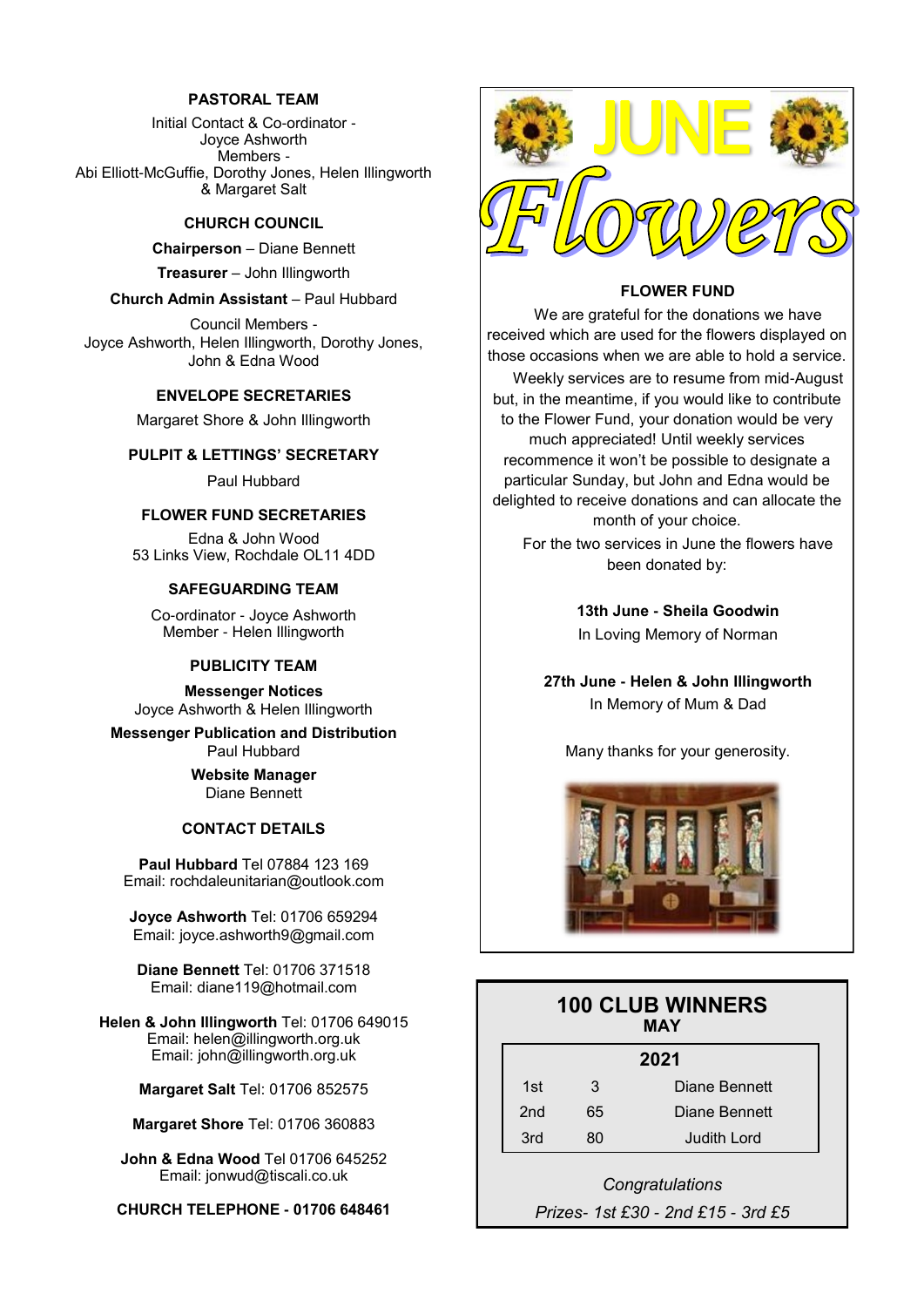Hello, Dear Reader, and welcome to the June issue of The Monthly Messenger. It looks like the end of lock-down might *finally* be in sight, and if we are really



fortunate, we might even be able to enjoy some warmer weather, with other people, indoors and not separated by flat screens and spotty internet connections! Of course, as I write this all the above has yet to happen, so I don't want to jynx anything, but I'm sure you are looking forward to getting out and enjoying the sunshine as much as I am.

Whilst we wait The Monthly Messenger team are on -hand to keep your entertained and informed, as are many of our sister churches, who have kept outreach and events going online, even if their doors have had to be closed temporarily (see Joyce's review below of a recent LCM event). Lastly, please note that the Congregational AGM is now moved to 11th July at 10.30am. That's all for this month — see you in July!

### **LCM SPRING JAMBOREE SERVICE - 1 MAY**

After the initial technical hitch, where at least half the participants had used the zoom access details for the original service planned for 17 April but postponed because of Prince Phillip's funeral, the event was a little late getting underway which resulted in a somewhat late finish.

It turned out to be a very enjoyable and heartening coming together with a genuine celebratory feel to it, featuring a medley of music, readings, stories and hymns with contributors explaining the significance to them of their suggested choices. Just one of those choices was this poem for summer-day reminiscences: "The Things Divine" by Jean Brooks Burt.

These are the things I hold divine: A trusting child's hand laid in mine, Rich brown earth and wind-tossed trees, The taste of grapes and the drone of bees, A rhythmic gallop - long June days, A rose-hedged lane and lovers' lays, The welcome smile on neighbour's faces, Cool wide hills and open places, Breeze-blown fields of silver rye, The wild sweet note of the plover's cry, Fresh spring showers and scent of box, The soft, pale tint of the garden phlox, Lilacs blooming - a drowsy noon, A flight of geese and an autumn moon, Rolling meadows and storm-washed heights, A fountain murmur on summer nights, A dappled fawn in the forest hush, Simple words and the song of a thrush, Rose-red dawns, and a mate to share With comrade soul, my gypsy fare, A waiting fire, when the twilight ends, A gallant heart and the voice of friends.

# **J OYCE'S KITCHEN**

## **RECIPE**

Last month I was certainly over-optimistic in suggesting food for eating outside - what a joke - the weather certainly "turned the tables" on that !!! So in hopes of the reverse effect, here is this month's "hot" tip taken from Prue Leith's Vegetarian Kitchen a vegan recipe from her Hearty and Homely chapter:



#### **BUTTER BEAN & SWEET POTATO STEW** (serves 4)

- 2 tbsp vegetable oil
- 1 onion, diced
- 4 garlic cloves finely chopped
- 1 red chilli, finely chopped (optional)
- 400g sweet potato, peeled and cut in bite-sized chunks
- 1 ltr vegetable stock
- 2 x 400g tins butter beans, drained
- 240g spinach, washed
- salt & pepper to season
- crusty bread to serve

Heat oil in large saucepan over medium heat. Add onion, garlic & chilli and cook 3-4 mins until soft and translucent.

Add sweet potato and fry for a few further mins, then add stock.

Bring to boil and add butter beans.

Season and reduce heat - simmer 15-18 mins until sweet potato is cooked, then stir in spinach and simmer until it is completely wilted.

Spoon into bowls and serve with crusty bread. ENJOY !

\* dedicated meat-lovers may like to add sliced sausage or chorizo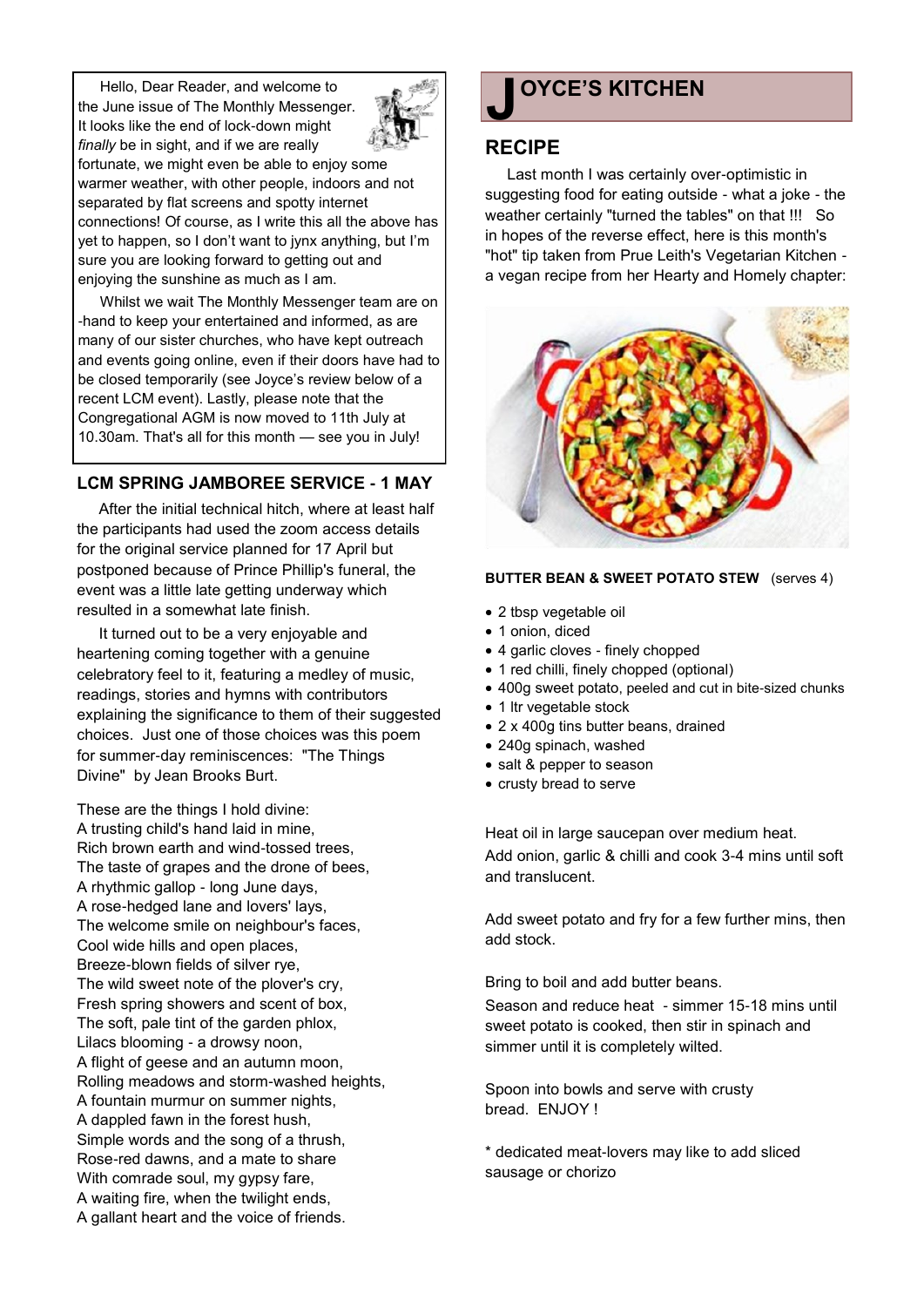# **CLOVER STREET NEWS & EVENTS**



# **DVANCED NOTICE**

## **CONGREGATIONAL AGM — 11th July**



For a number of reasons it has been necessary for Church Council to change the date and time of the AGM from previously announced 13 June in the afternoon. Please **note the new arrangements:** Shorter than usual Service of Worship at **10.30 am** on **11th July** followed immediately by Congregational AGM after which we will be having a Jacob's Join lunch.

## **AINSWORTH CHAPEL ANNIVERSARY**

A number of us have been in the habit of supporting Ainsworth congregation for special events. This year they will celebrate their 306th Anniversary on Sunday 4 July. The Service will take place at 3 pm and will be led by Joyce. The intention is to serve drinks with light refreshment in the schoolroom following the Service.



Judith Lord writes in:

"Here is a puzzle keep your brain working, what do these 7 words have in common?

Banana Dresser Grammar Potato Revive Uneven Assess



(And 'no' it is not that they have at least two double letters!.)"

#### word!

ANSWER: If you take the first letter, place it at the end of the word and then spell the word backwards, it will be the same

## **"ABOUT PEOPLE"**

We were concerned to learn from **Diane Bennett** that, following a recent mammogram, she has been diagnosed with early breast cancer. Overall prognosis is positive, but she still needs to have further tests and consultations over the next few weeks, and then surgery, possibly followed by radiotherapy; much of that yet to be determined.

Understandably, Diane will not be involved as much with church matters over the next few months, but members of Council will be rallying round and giving all the support they can to help her through this anxious time, as we know many of you will also do in a variety of ways. Our love and good wishes go with you Diane.

As we go to press we have just heard that **Stephen Bamford** will shortly be moving to a bungalow at Fieldway, off Broad Lane. We wish him well and hope he will soon settle and be very happy in his new home.



 $\langle \mathcal{G} \rangle$  Book Group

Hopefully 14th June will be our final meeting on Zoom as we plan to meet at Church in the Blue Room from 12th July. It will be lovely to welcome back those we haven't seen since the beginning of the pandemic.



For our June meeting we are reading The Chilbury Ladies' Choir by Jennifer Ryan.

Set in Kent in 1940, in the idyllic village of Chilbury change is afoot. Hearts are breaking as sons and husbands leave to fight, and when the Vicar decides to close the choir until the men return, all seems lost.

But coming together in song is just what the women of Chilbury need in these dark hours, and they are ready to sing. With a little fighting spirit and the arrival of a new musical resident, the charismatic Miss Primrose Trent, the choir is reborn.

Some see the choir as a chance to forget their troubles, others the chance to shine. Though for one villager, the choir is the perfect cover to destroy Chilbury's new-found harmony.

Uplifting and profoundly moving, The Chilbury Ladies' Choir explores how a village can endure the onslaught of war, how monumental history affects small lives and how survival is as much about friendship as it is about courage. *Helen I*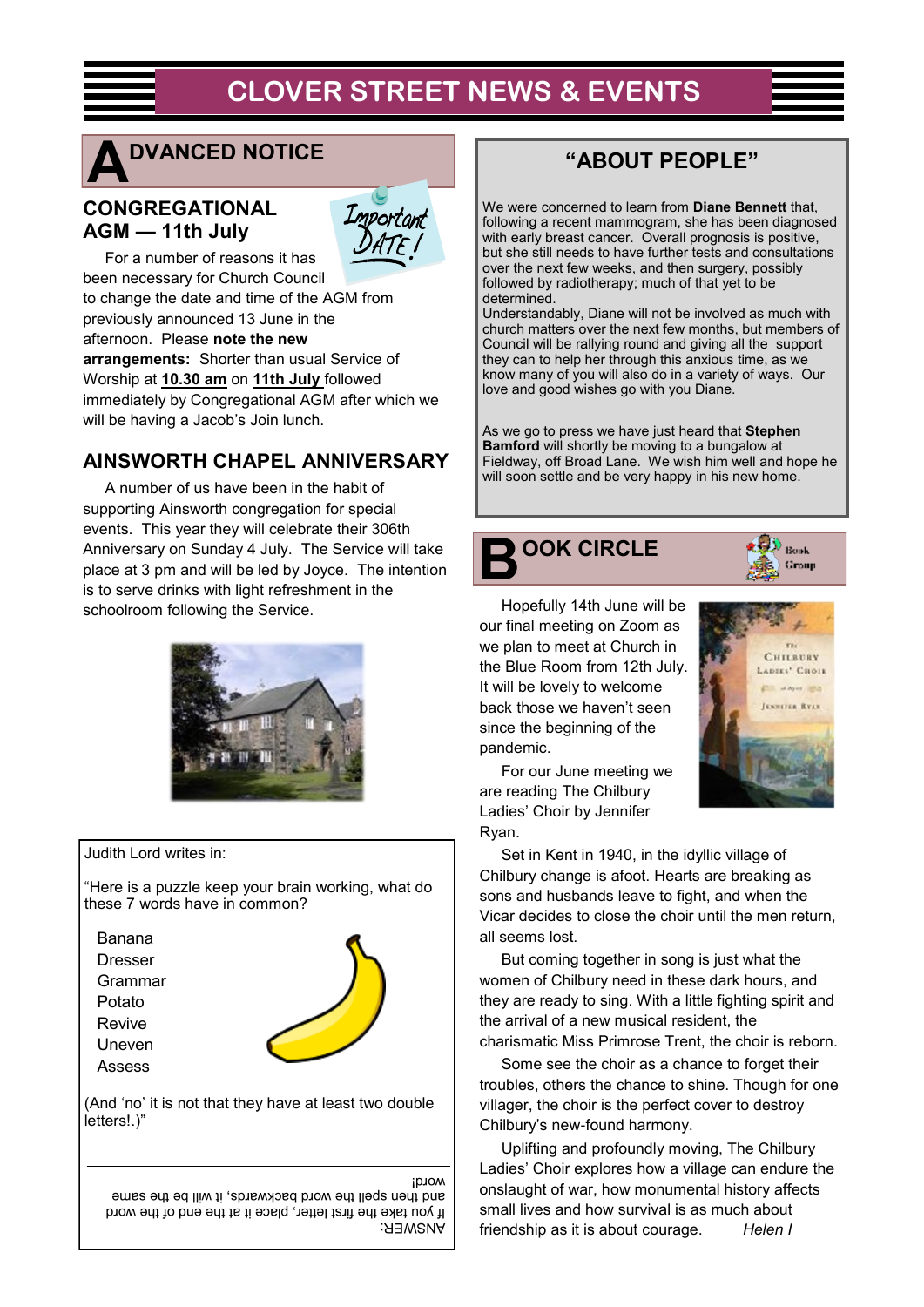## **VIRTUAL GA BUSINESS MEETINGS**

On Saturday 24 April, along with many other Unitarians, I participated virtually in the online AGM. This was a new way of conducting the annual business meetings and had taken a lot of planning and testing of systems to make it happen. On the Friday evening many Unitarians joined in an online anniversary service, and on the Saturday evening there was a Zoom social.

Delegates and observers came together on Zoom on Saturday morning for the business meetings. Each business meeting was preceded by a short act of worship, each ed by a different person. During the business meeting delegates also had access to an online voting system.

The meeting was chaired ably and efficiently by Rev Celia Cartwright, who had by then served for two years as GA President, from her home in Kendal. She was supported by a small team of staff from Essex Hall and volunteers, who provided advice on the running of the meetings and technical support. As often happens during the face-to-face meetings, there were occasional procedural queries and challenges, and this time unforeseen technical hitches when it looked – for a little while – like we were going to have to postpone the final vote because of a gremlin in the online voting system (but it was soon sorted out and the voting proceeded). Despite several people being just as keen to speak for or against the motions, or simply to pass comment, we actually kept to time. There were regular breaks during the day, so we weren't too "Zoomed out" by the end of the afternoon session.

The procedural motions were all passed unanimously, including conveying thanks to Peter Hanley for his service as Treasurer. Peter has now stepped down and the search for a new Treasurer is underway (volunteers?).

Before debate could start, we had to decide which four of the six motions submitted would be discussed. The outcome of the vote is summarised below.

|                | <b>Summary</b>                                                 |    |
|----------------|----------------------------------------------------------------|----|
| 1              | Misuse of alcohol (Kendal)                                     | 50 |
| $\overline{2}$ | Divestment from fossil fuel companies                          | 98 |
| 3              | Youth programme (Stockton)                                     | 93 |
| 4              | Gender identity/transgender rights<br>(FOY Society)            | 65 |
| 5.             | Code of Ethics (Findhorn Unitarian<br>Network)                 | 71 |
| 6              | Red Cross Memorial Peace Appeal<br>(LDPA/The Peace Fellowship) | 67 |

The following four motions were discussed and carried:

## **Code of Ethics**

That this General Assembly of Unitarian and Free Christian Churches requests the Executive Committee (EC) to prepare and present a Code of Ethics for consideration by the 2022 Annual Meetings. This Code would be applicable to all who are recognised on the Roll of Ministers and Lay Pastors; to the GA Roll of Lay Leaders; and to those employed by the General Assembly. Once the code is adopted, the EC is further asked to consider recommending adoption of the Code by all Congregations, Affiliated Societies and Districts. To enable this outcome, the EC is asked to:

appoint an ad hoc committee to prepare a Code of Ethics;

call for submissions from member congregations, affiliated societies, districts, Ministers, Lay Leaders and others employed or engaged in the Unitarian movement to support this work; and

ensure the Code contains appropriate mechanisms for addressing complaints, grievances and disciplinary matters.

Further, as the adoption and implementation of a Code of Ethics with a disciplinary mechanism will need to be consistent with established employment practices, the EC is asked to obtain a legal review to this end before presenting the Code of Ethics for adoption by the General Assembly.

## **Divestment from fossil fuel companies**

That this General Assembly of Unitarian and Free Christian Churches, mindful of the climate crisis, and of its object to "promote... the service of humanity and respect for all creation" requests that the Executive Committee:

not invest General Assembly funds in companies whose total turnover is more than 10% derived from the extraction and/or supply of fossil fuels, including thermal coal, natural gas and oil;

complete the divestment required to fulfil this decision by the time of the General Assembly Annual Meetings in 2025 at the latest;

strongly encourage and support all Unitarian congregations and funds to do the same.

## **Youth Programme**

This General Assembly of Unitarian and Free Christian Churches:

Reaffirms its strong support for an inspiring and innovative Unitarian Youth Programme for young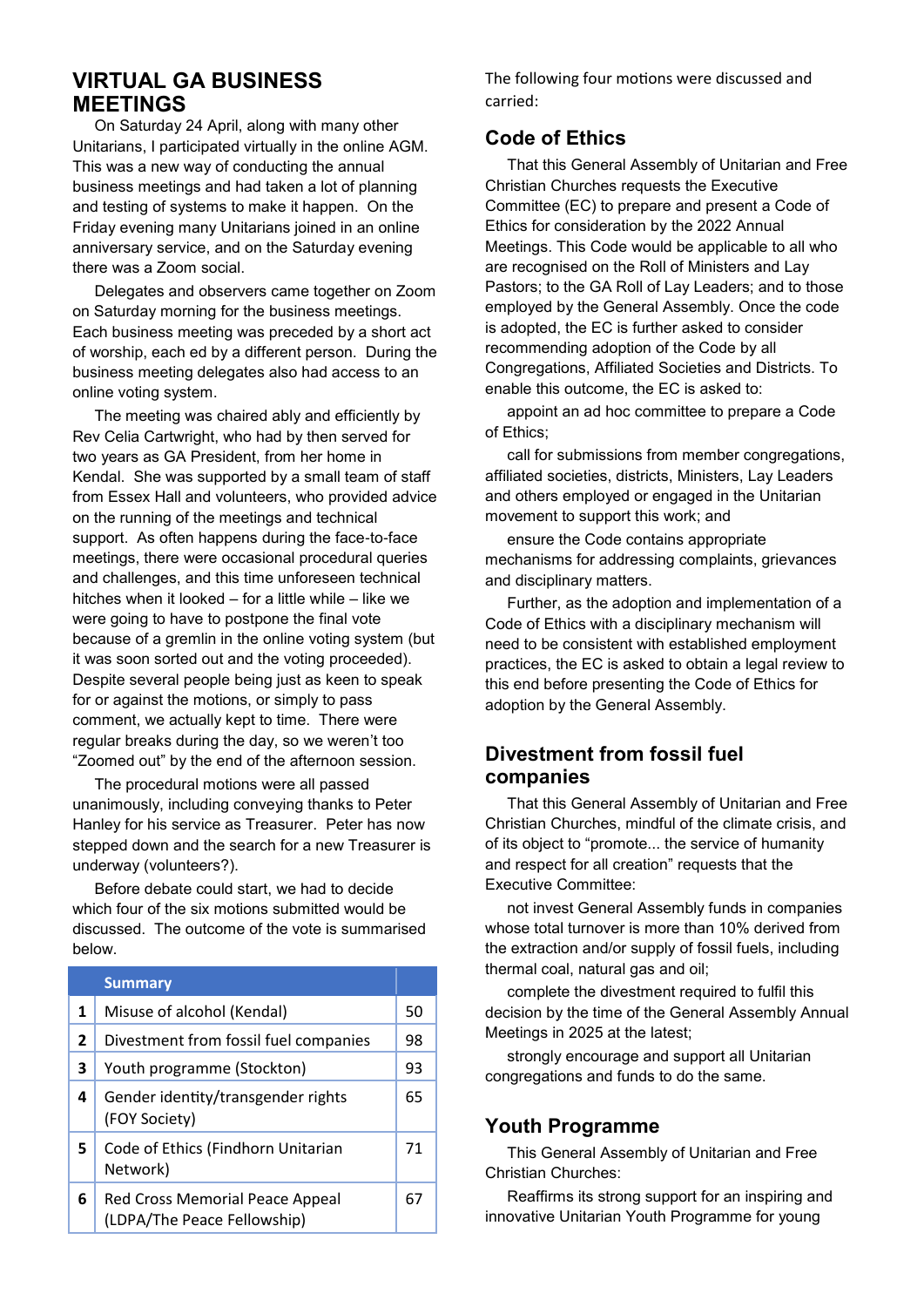Unitarians in the United Kingdom.

Recognises that a thorough review of the Programme will be necessary 'post-pandemic', in full consultation with churches, districts, previous participants and other interested parties.

Commends the work the Youth Officer, Gavin Howell, is already carrying out to explore new ways of linking Young Unitarians together in the modern world.

Urges the Executive Committee to ensure that a programme of Youth events at the Nightingale Centre is put in place as soon as permitted by Covid-19 regulations, with particular emphasis on provision for 7 to 11 year olds, which has been the muchvalued bedrock of the Unitarian Youth programme for over 50 years.

## **Interfaith Red Cross Memorial Peace Appeal**

That this General Assembly of Unitarian and Free Christian Churches:

welcomes the foundation of the interfaith Red Cross Memorial Peace Appeal in aid of the Global Coronavirus Emergency Appeal, the Yemen Crisis Appeal and other urgent humanitarian and medical appeals in the spirit of the Charter for Compassion and relevant GA resolutions;

and, as one immediate and direct way to be a force for good in the world, urges Unitarian congregations, Districts and individuals to support this interfaith initiative and so work with the Religious Society of Friends and other faith communities in taking timely action to aid victims of this global Covid -19 pandemic and of wars, conflicts and natural disasters and to act decisively to help save human lives worldwide.

## **Other reports**

You can see [a full list of the motions passed,](https://www.unitarian.org.uk/wp-content/uploads/2021/04/Resolutions-from-the-2021-Annual-General-Meeting.pdf)  including the procedural motions on the GA website.

Anne Mills was appointed President of the General Assembly of Unitarian and Free Christian Churches for the year 2021-2022.

Rev Sue Woolley was appointed Vice-President of the General Assembly of Unitarian and Free Christian Churches for the year 2021-2022.

You can read a fuller report of the annual meetings in *The Inquirer* (15 May 2021), with a front cover photo of Anne Mills in her new chain of office. Two issues of the *Zette* were produced. Diane has PDFs (which could be printed out) if anyone would like to read them.

*Diane Bennett, Delegate for Rochdale*

# **C ARTOON FOR JUNE**

©Parishpump.co.uk



Congratulations to those ministry students from Unitarian College who are due to complete their studies for this academic year — may all your hard work pay off!